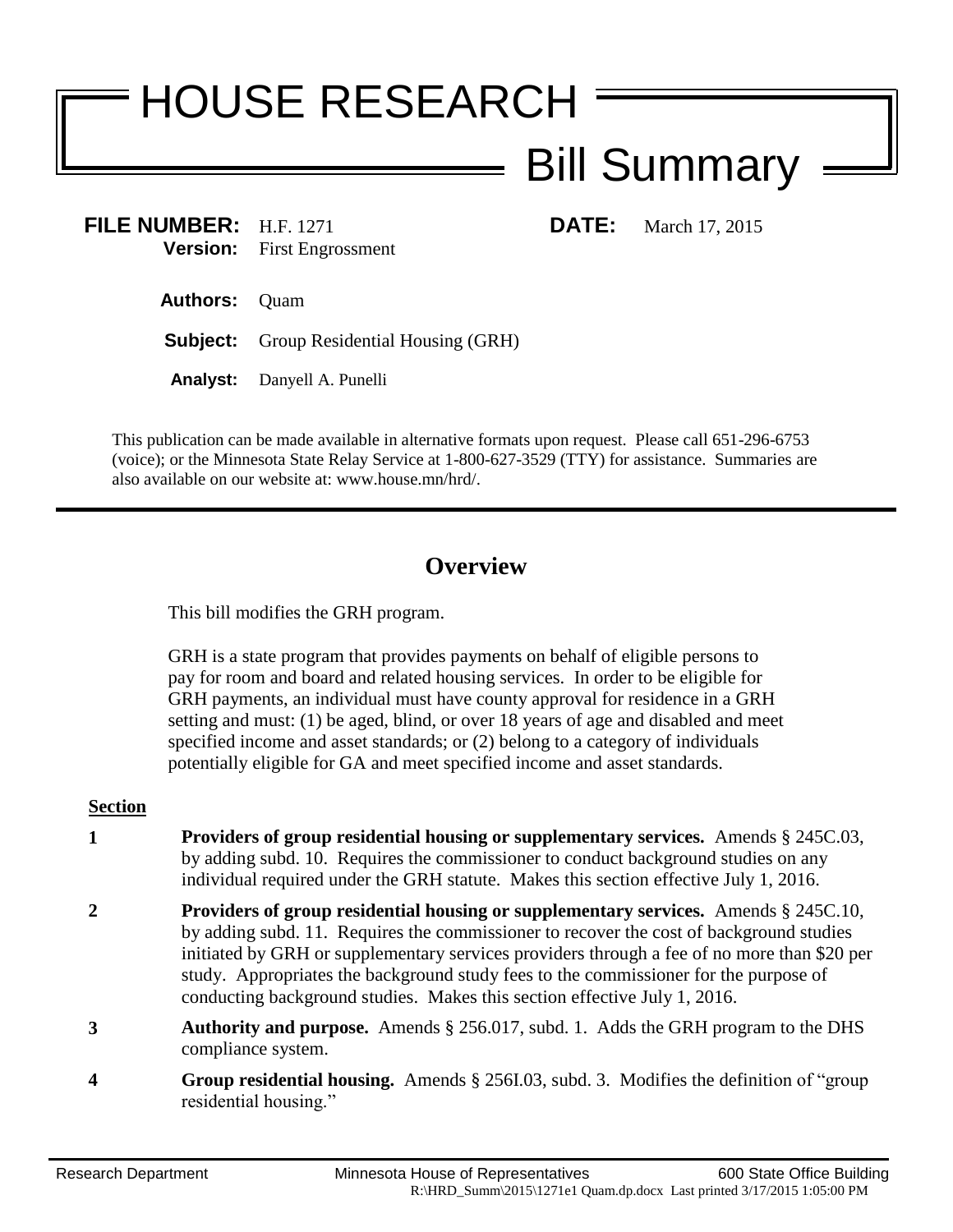#### **Section**

| 5         | <b>Countable income.</b> Amends $\S$ 256I.03, subd. 7. Modifies the definition of "countable"<br>income."                                                                                                                                                                                                                                                                                               |
|-----------|---------------------------------------------------------------------------------------------------------------------------------------------------------------------------------------------------------------------------------------------------------------------------------------------------------------------------------------------------------------------------------------------------------|
| 6         | <b>Direct contact.</b> Amends § 256I.03, by adding subd. 9. Adds a definition of "direct contact."                                                                                                                                                                                                                                                                                                      |
| 7         | <b>Habitability inspection.</b> Amends § 256I.03, by adding subd. 10. Adds a definition of<br>"habitability inspection."                                                                                                                                                                                                                                                                                |
| 8         | <b>Long-term homelessness.</b> Amends § 2561.03, by adding subd. 11. Adds a definition of<br>"long-term homelessness."                                                                                                                                                                                                                                                                                  |
| 9         | <b>Professional certification.</b> Amends § 256I.03, subd. 12. Adds a definition of "professional"<br>certification."                                                                                                                                                                                                                                                                                   |
| <b>10</b> | <b>Prospective budgeting.</b> Amends § 256I.03, by adding subd. 13. Adds a definition of<br>"prospective budgeting."                                                                                                                                                                                                                                                                                    |
| 11        | <b>Qualified professional.</b> Amends § 256I.03, by adding subd. 14. Adds a definition of<br>"qualified professional."                                                                                                                                                                                                                                                                                  |
| 12        | <b>Supportive housing.</b> Amends $\S$ 256I.03, by adding subd. 15. Adds a definition of<br>"supportive housing."                                                                                                                                                                                                                                                                                       |
| 13        | Eligibility for Group Residential Housing Payment. Amends § 256I.04.                                                                                                                                                                                                                                                                                                                                    |
|           | Subd. 1. Individual eligibility requirements. Modifies individual eligibility<br>requirements under the GRH program.                                                                                                                                                                                                                                                                                    |
|           | Subd. 1a. County approval. Modifies the county approval process for<br>supplementary service payments.                                                                                                                                                                                                                                                                                                  |
|           | Subd. 1b. Optional state supplements to SSI. No changes.                                                                                                                                                                                                                                                                                                                                                |
|           | Subd. 1c. Interim assistance. No changes.                                                                                                                                                                                                                                                                                                                                                               |
|           | <b>Subd. 2. Date of eligibility.</b> No changes.                                                                                                                                                                                                                                                                                                                                                        |
|           | Subd. 2a. License required; staffing qualifications. Modifies the requirements<br>that must be met for a county to enter into an agreement with an establishment to<br>provide GRH. Beginning July 1, 2016, prohibits agencies from having an agreement<br>with a GRH or supplementary services provider unless all staff members who have<br>direct contact with recipients meet certain requirements. |
|           | Subd. 2b. Group residential housing agreements. Requires agreements between<br>agencies and GRH providers to be in writing on a form developed and approved by the<br>commissioner. Requires providers to verify certain minimum requirements in the<br>agreement.                                                                                                                                      |
|           | Subd. 2c. Background study requirements. Effective July 1, 2016, requires GRH<br>or supplementary service providers to initiate background studies on certain<br>individuals. Requires GRH or supplementary services providers to maintain<br>compliance with all requirements established for entities initiating background studies.                                                                  |

Effective July 1, 2017, requires GRH or supplementary services providers to demonstrate that all individuals required to have a background study have received a certain notice.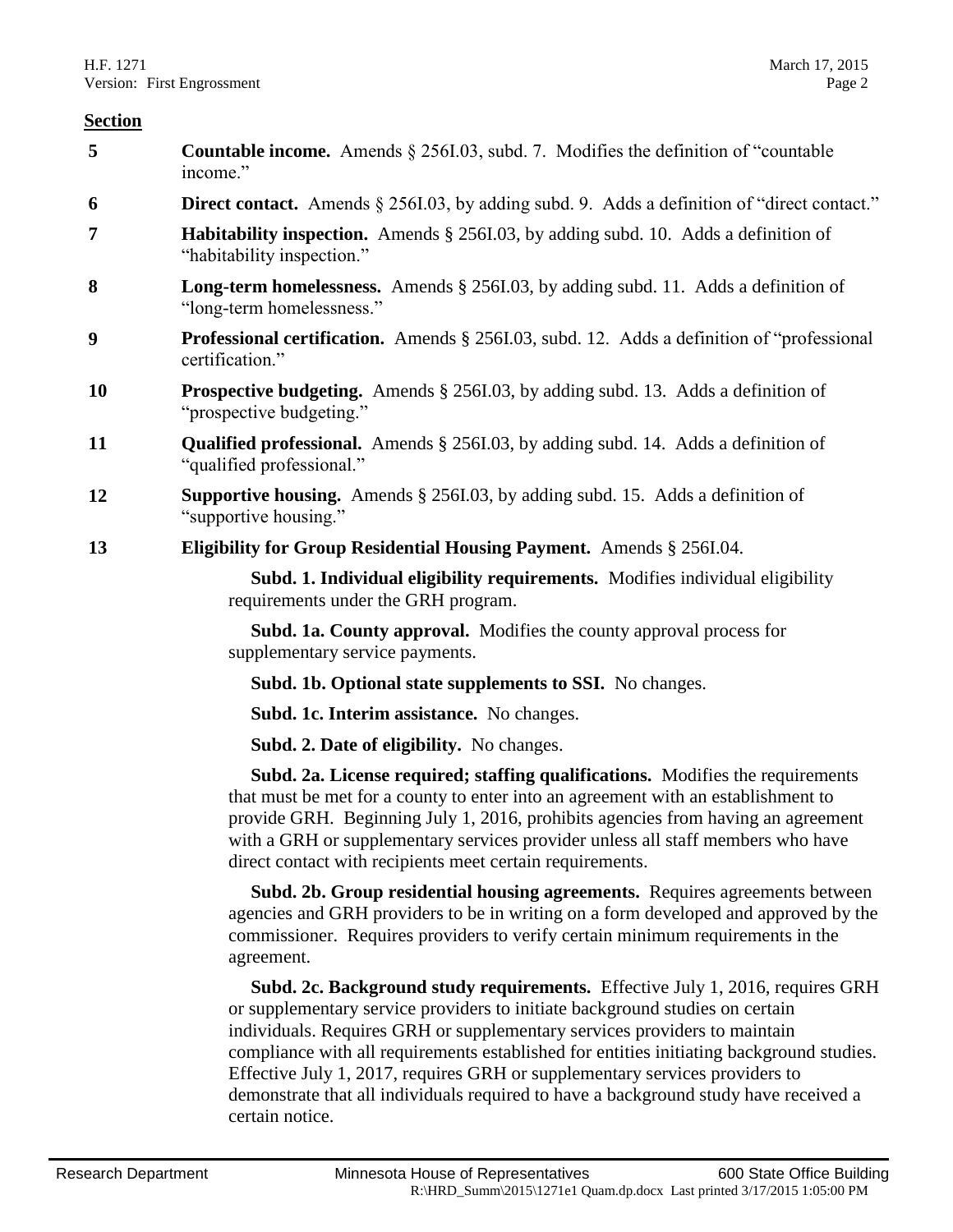#### **Section**

#### **Subd. 2d. Conditions of payment; commissioner's right to suspend or**

**terminate agreement.** Requires GRH or supplementary services to be provided to the satisfaction of the commissioner and in accordance with all applicable federal, state, and local laws, ordinances, rules, and regulations. Prohibits providers from receiving payment for services for housing found by the commissioner to be performed or provided in violation of federal, state, or local law, ordinance, rule, or regulation. Gives the commissioner the authority to suspend or terminate the agreement immediately when the commissioner determines the health or welfare of the housing or service recipients is endangered, or when the commissioner has reasonable cause to believe that the provider has breached a material term of the agreement. Requires the commissioner to provide the provider with a written notice of a curable material breach of the agreement and allow ten days to cure the breach.

 **Subd. 2e. Providers holding health or human services licenses.** Specifies the minimum staff qualifications and background study requirements that must be met when the GRH or supplementary service staff are operating under certain licenses.

**Subd. 2f. Required services.** Lists required services under the GRH program.

 **Subd. 2g. Crisis shelters.** States that secure crisis shelters for battered women and their children designated by the Minnesota Department of Corrections are not group residences under the GRH statute. (This language was moved from another location within this section.)

 **Subd. 3. Moratorium on development of GRH beds.** Makes technical and conforming changes.

**Subd. 4. Rental assistance.** Removes obsolete language.

Makes subdivision 1, paragraph (b), effective September 1, 2015.

- **14 Rate increases.** Amends § 256I.05, subd. 1c. Makes technical and conforming changes.
- **15 Supplementary service rate for certain facilities.** Amends § 256I.05, subd. 1g. Modifies language related to providing a supplementary service rate for facilities providing services to homeless individuals.
- **16 Time of payment.** Amends § 256I.06, subd. 2. Removes language limiting county agencies to only providing advance GRH payments for individuals who do not expect to receive countable earned income during the month for which payment is made and requiring payment for individuals with countable earned income to be made only after a household report form is received. Makes this section effective April 1, 2016.
- **17 Reports.** Amends § 256I.06, subd. 6. Modifies reporting requirements for recipients with countable earned income by requiring recipients with countable earned income to complete a household report form at least once every six months rather than monthly. Makes this section effective April 1, 2016.
- **18 Determination of rates.** Amends § 256I.06, subd. 7. Makes technical and conforming changes.
- **19 Amount of GRH payment.** Amends § 256I.06, subd. 8. Requires prospective budgeting to be used to determine the amount of the GRH payment for individuals with earned income.